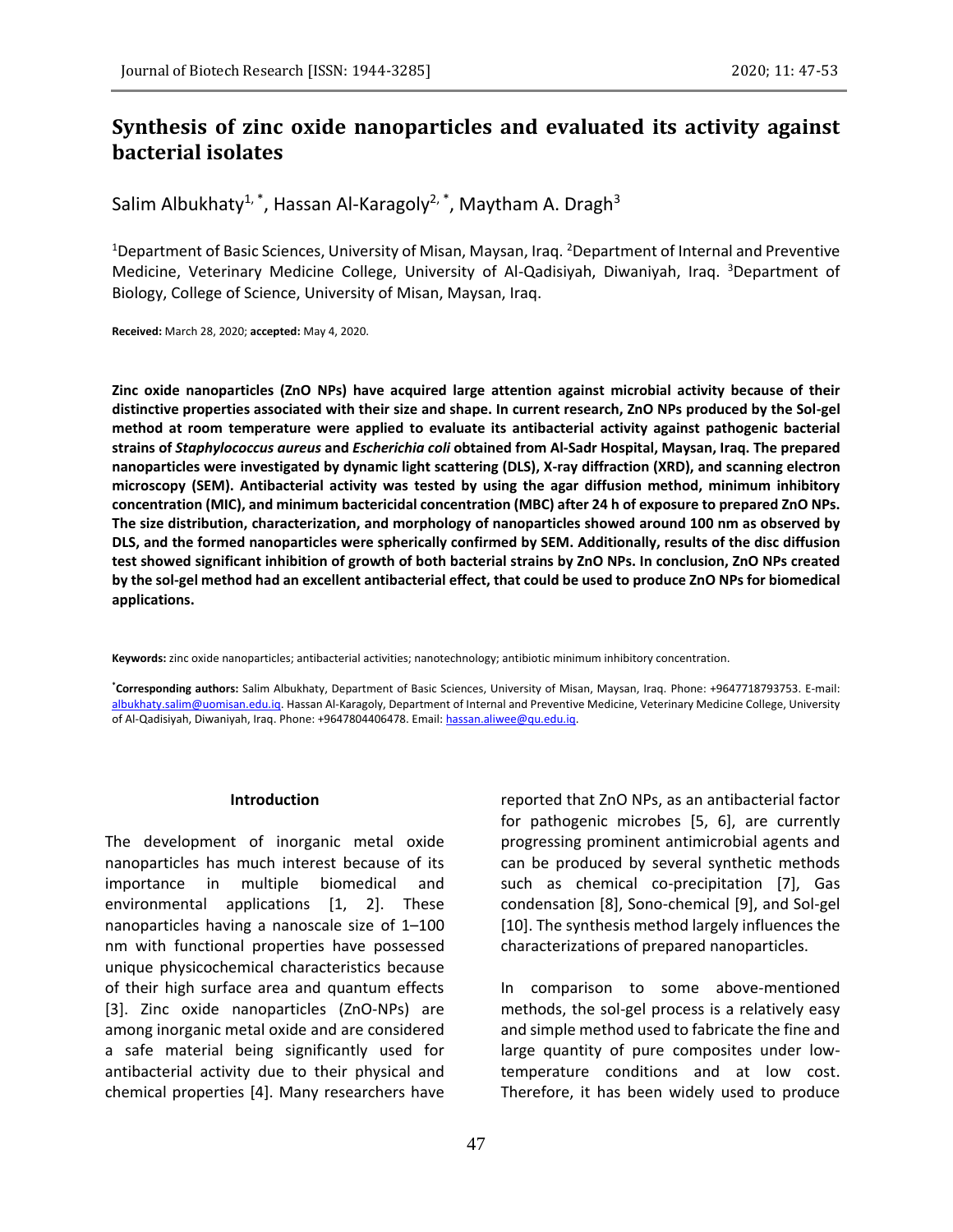zinc oxide nanostructures [11]. Antibioticresistant bacteria have become more usual in the hospital environment such as methicillinresistant *Staphylococcus aureus* (MRSA) and third-generation cephalosporin-resistant *Escherichia coli*, and remain a challenge for global health [12]. Multidrug-resistant bacteria (MRB) appear to be the causes of morbidity associated with a long stay in hospitals, global mortality, and high medical costs. Conventional antibiotics used for the treatment of MRB infection are frequently limited. However, nanoparticles such as ZnO NPs have emerged as one of the alternatives to antibiotics due to their characteristics such as nano-scale size and high specific surface area, which make them capable to penetrate the bacterial cell membrane and interact with bacterial molecular components as their distinctive antibacterial mechanism [13].

Due to the increased resistance of bacteria to conventional antibiotics, the re-emergence of bacterial infections has become a big threat to global health. Therefore, the development of novel materials such as ZnO NPs is of great clinical importance. It has been proven that these nanoparticles are one of the most promising alternatives to antibiotics. It interacts with major cellular components and biomolecules such as genetic material, ribosomes, enzymes, and lysosomes, and has effects on cellular permeability, oxidative stress, gene expression, enzyme, and protein activation. NPs targets multiple biomolecules simultaneously, so it becomes extremely difficult for bacteria to develop resistance to them [14]. ZnO NPs are biosafe material that exhibits attractive properties such as photocatalyst and photo-oxidation on biological species. It has been reported as nontoxic to human cells and it is safe to use in food additive [15]. These nanoparticles possess a high specific surface area as the reduced particle size leading to increased particle surface reactivity, which make them attractive agents for antibacterial applications [16].

The aims of this study are to evaluate the antibacterial effects of the prepared zinc oxide

nanoparticles by applying it to against both pathogenic bacterial isolates *S. aureus* and *E. coli* obtained from Al-Sadar Hospital, Maysan, Iraq, and to estimate the minimum inhibitory concentration (MIC) and minimum bactericidal concentration (MBC).

## **Materials and Methods**

#### **Zinc oxide nanoparticles synthesis**

Synthesis of ZnO NPs was performed by using the typical sol-gel method under room temperature [13]. Briefly, 2.5 g of zinc acetate dihydrate with high purity of ≥99% and 8 g of NaOH (Sigma– Aldrich-Gmbh, Albuch, Germany) were dissolved in 20 mL of deionized water under stirring for 10 minutes, respectively. The solution of NaOH was added dropwise into the zinc acetate solution with vigorously stirring at room temperature for 15 min before 100 ml of ethanol was added dropwise to the mixture. After chemical reaction, the mixed solution was dried at 100°C, and the white powders were then collected.

#### **ZnO NPs characterization**

The compound was analysed by using X-ray diffraction (XRD). The size distribution analysis was done by using dynamic light scattering (DLS) method by dissolving ZnO NPS powder in Milli-Q water and then applying to Zetasizer Nano Range for analysis (Malvern Panalytical, Malvern, UK). The morphological features were examined by using scanning electron microscope (SEM).

# **Bacterial samples preparation**

Bacterial samples were kindly provided by the laboratories of Al-Sadr Hospital in Amarah town, Maysan, Iraq. Two strain samples (*S. aureus* and *E. Coli*) of gram-positive and gram-negative bacteria were cultured in nutrient agar (5 g/L gelatin peptone, 1 g/L beef extract, 2 g/L yeast extract, 5 g/L sodium chloride, and 15 g/L Agar) at 37°C for 24 h.

## **Preparation of ZnO NPs solution**

An appropriate quantity of ZnO NPs (10 mg) was weighed and dissolved in 10 mL of dimethyl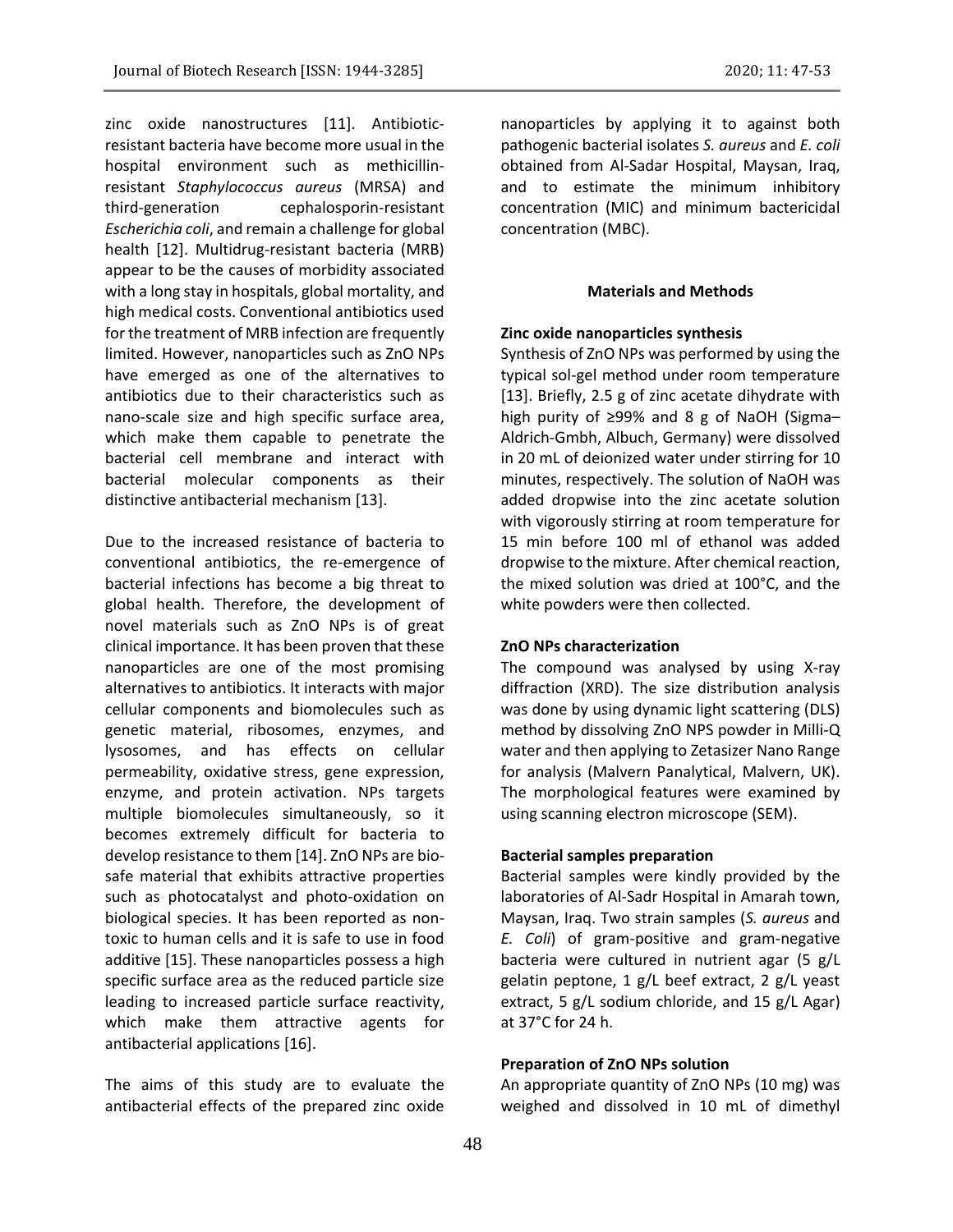sulfoxide (DMSO) in order to obtain a stock solution at the concentration of 1 mg/mL. The following concentrations were prepared for agar diffusion test (20, 30, and 40 μg/mL) and identification of MIC and MBC (50, 25, 12.5, 6.25, 3.75, and 1.8 μg/mL) from stock solution.

# **Anti-bacterial activity of ZnO NPs for agar diffusion test**

The antimicrobial effect of the prepared ZnO NPs was tested on both *S. aureus* and *E. Coli* by using agar diffusion test according to Kirby–Bauer protocol (18). The ZnO NPs were seeded with old culture (24 h) of the bacterial strains by using a sterilized cotton swab immersed into the broth of these cultures. After solidified of 20 mL nutrient agar in Petri dishes, wells were punctured by using sterilized cork borer (8 mm diameter). 100 μL of ZnO NPs suspension with various concentrations of 20, 30, and 40 μg/mL was applied to these wells, respectively. The bacterial inoculums were determined by transferring 10<sup>8</sup> colony-forming units (CFU)/mL, referenced by the turbidity of a sample of the 0.5 McFarland standards, to the wells. All Petri dishes were incubated in the refrigerator (4-6°C) for 3 h to let adequate diffusion before transferred to the incubator at 37°C for 24 h incubation. Evaluation of ZnO NPS activity against bacteria was performed based on the calculation of bacterial zone of inhibition (mm) comparing to that in the control group (DMSO only) [17, 18].

#### **Estimation of MIC and MBC for ZnO NPs**

MIC and MBC values of prepared ZnO NPs were determined by serial dilution method [19]. Briefly, 1 mL of medium was added to 1 mL of test solution in a test tube before 0.1 mL of each bacterial strain prepared in 0.9% NaCl was added. Serial dilution (two-fold) at concentrations of 50, 25, 12.5, 6.25, 3.75, and 1.8 μg/mL was performed by using nutrient medium. Sterilized cotton was used as stopper for each test tube. The test tubes were placed in 37°C incubator for 24 h. The control tests were carried out with DMSO only at each dilution group.

The MIC was determined by checking the lowest concentration of ZnO NPs, which inhibited the bacterial growth after the incubation period (no turbidity appeared in the test tube), while the MBC was identified as sub-cultured 30 μL of mixture from the test tube that showed no visible growth. If there was no indication for bacteria growth after additional sub-culture, the concentration of ZnO NPs in that particular test tube was defined as MBC [20].

#### **Results and Discussion**

## **ZnO NPs characterization**

The results of XRD analysis have indicated a typical hexagonal pattern of nanoparticles prepared by sol-gel method. Figure 1 demonstrated ZnO NPs at the diffracted angles (30° to 70°) with a distinctive crystalline peak (2θ = 34) that matched to other reported literatures [21, 22]. The results of the size distribution (Figure 2) were fully consistent with the results of the SEM (Figure 3). The SEM image was taken at ×10,000 magnifications and revealed that ZnO NPs were spherical in shape and the homogenous in distribution, which also agreed with other reported findings [22].

## **Bacterial inhibition zone determination**

The results of ZnO NPs antibacterial effects on *S. aureus* and *E. Coli* by the disc diffusion tests were shown in tables 1. An obvious zone of growth inhibition for both *S. aureus* and *E. Coli* by ZnO NPs at the concentration of 40 μg/mL was observed as 29 mm and 27 mm, respectively (Figure 4). Narayanan, *et al* [23] reported that the antibacterial effects of synthesized ZnO NPs against *S. aureus* and *E. coli* were 19 mm and 14 mm in inhibition zone at the concentration of 40 µg/mL of ZnO NPs, respectively. Azam *et al*. [24] also indicated that the inhibition zones of ZnO NPs against *E. coli* and *S. aureus* at the concentration of 50  $\mu$ g/mL were 18  $\pm$  0.5 mm and 16 ± 0.2 mm, respectively. These previous reported results do not agree with ours, which may be the reason of utilizing various methods to synthesis ZnO nanoparticles and ending up with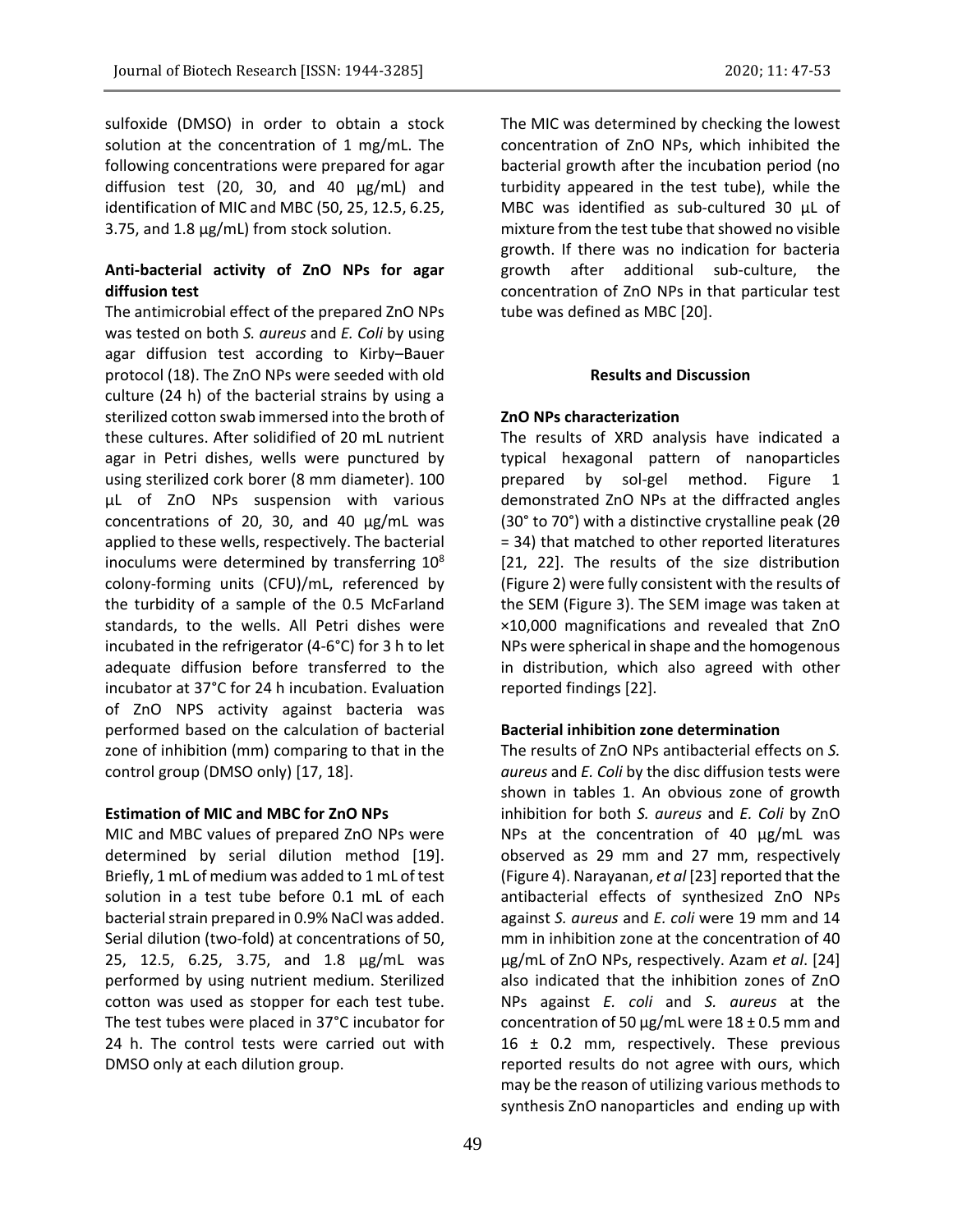

**Figure 1.** X-ray diffraction of prepared ZnO NPS by sol-gel process.



**Figure 2.** Results of the size distribution of prepared ZnO NPS by dynamic light scattering DLS.

different sizes of these nanoparticles. It has been indicated that physical and chemical characterizations such as shape, size, surface area, and other parameters of nanoparticles may play important roles in their biological responses [16, 25]. The differences in the results of inhibition zone may be also due to the constitutional difference between these strains such as genetic makeup and enzyme possession,

acquisition of antibiotic resistance mechanisms, especially in pathological isolates obtained from hospitals [26].

#### **MIC and MBC determination**

In current study, the antibacterial activity of prepared ZnO NPs against pathogenic *S. aureus* and *E. Coli* isolates were examined through MIC and MBC by using different concentrations of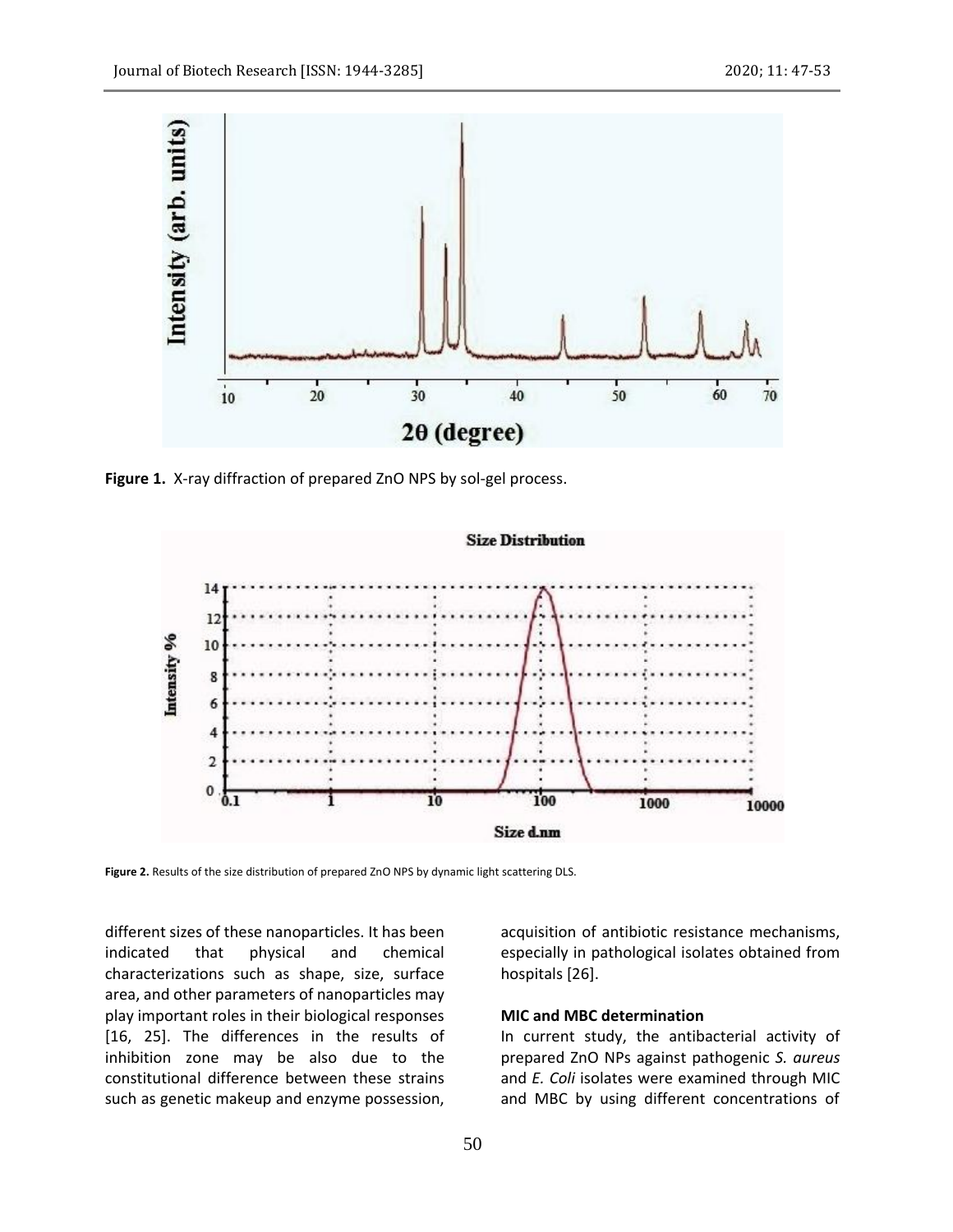

**Figure 3.** SEM images of prepared ZnO NPS (Scale bar: 50 μm).



**Figure 4.** Visible clear of inhibition zone produced by prepared ZnO NPs against bacterial strains. **A.** *E. Coli* and **B.** *S. aureus*.

ZnO NPs. The results showed that both bacterial strains were absolutely inhibited on the concentration of 6.25 μg/mL (MIC) while no remarkable antibacterial effect was observed at the concentrations below that. (Table 2). In addition, minimum bactericidal concentration

(MBC) was shown the same as MIC with the concentration of 6.25 μg/mL for both bacterial isolates. These results agree with previous literature report [27]. The potential ZnO NPs antimicrobial mechanism may involve the induction of reactive oxygen species which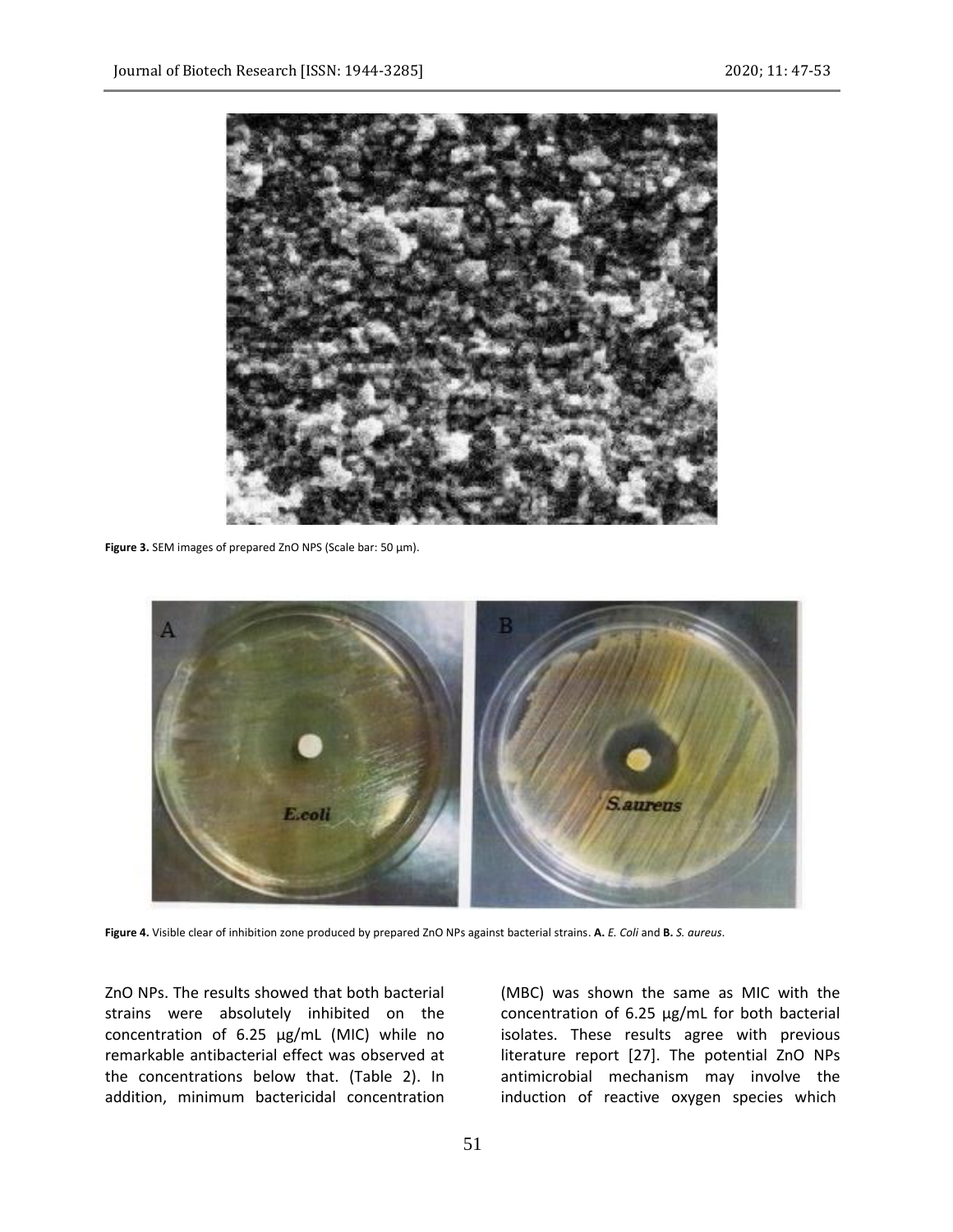| S. aureus                |                      | E. Coli                          |                      |
|--------------------------|----------------------|----------------------------------|----------------------|
| Conc. of ZnO NPs (µg/mL) | Inhibition zone (mm) | Conc. of $ZnO$ NPs ( $\mu$ g/mL) | Inhibition zone (mm) |
| 40                       |                      | 40                               | 29                   |
| 30                       | 21                   | 30                               | 23                   |
| 20                       | 16                   | 20                               | 18                   |
| control                  |                      | control                          |                      |

**Table 1.** Determination of inhibition zone diameters (mm) of ZnO NPs against *S. aureus* and *E. coli* samples.

**Table 2.** Test results of MIC and MBC for ZnO NPs.

| <b>ZnO NPs effect</b> | E. Coli         | <b>ZnO NPs effect</b> | S. aureus       |
|-----------------------|-----------------|-----------------------|-----------------|
| <b>MIC</b>            | $6.25 \mu g/mL$ | <b>MIC</b>            | $6.25 \mu g/mL$ |
| <b>MBC</b>            | $6.25 \mu g/mL$ | <b>MBC</b>            | $6.25 \mu g/mL$ |

increase membrane lipid peroxidation and cause the leakage of membrane by reducing proteins and sugars, as well as reducing cell viability. Therefore, ZnO NPs may be a treatment choice for hospital associated bacterial infections.

Our ZnO NPs MIC and MBC test results of each bacterial isolate were different to that of Gunalan *et al* [17] whose MIC and MBC results on *E. coli* was 0.8 and 8 μg/mL, respectively. Sonia *et al*. [28] reported that MIC and MBC were 16 μg/mL and 16 μg/mL. The differences among those results may be due to the use of a preserved bacterial strain that was not isolated clinically from the hospital or the different methods for ZnO NPs preparation, which may affect the size and other properties of ZnO NPs [13, 29]. The particle size is important for obtaining high bacterial growth inhibition activity [30].

#### **Conclusion**

ZnO NPs, produced by a simple and low-cost method (sol-gel method), indicated strong antibacterial effect on both Gram negative and Gram positive bacterial strains *S. aureus* and *E. coli*. ZnO-NPs antibacterial activity was confirmed by utilizing agar diffusion tests. The results of this study may facilitate the understanding of the mechanism of ZnO NPs

against the bacterial cell viability and demonstrated that the resistance mechanism of pathogenic bacterial strains could be inhibited by these novel nanoparticles. Additional molecular and plasmid profile analysis will be required to identify the resistant gene(s).

#### **Acknowledgement**

This work was supported by the Department of Medical Basic Sciences, University of Misan, Iraq and the College of Veterinary Medicine, University of Al-Qadisiyah, Diwaniyah, Iraq. The authors wish to thank for editorial assistance.

#### **References**

- 1. Ashraf N, Ahmad F, Da-Wei L, Zhou RB, Feng-Li H, Yin DC. 2019. Iron/iron oxide nanoparticles: advances in microbial fabrication, mechanism study, biomedical, and environmental applications. Crit. Rev. Microbiol. 45(3):278-300.
- 2. Ali SS, Morsy R, El-Zawawy NA, Fareed MF, Bedaiwy MY. 2017. Synthesized zinc peroxide nanoparticles (ZnO<sub>2</sub>-NPs): a novel antimicrobial, anti-elastase, anti-keratinase, and antiinflammatory approach toward polymicrobial burn wounds. Int J Nanomedicine. 12:6059.
- 3. Mo D, Hu L, Zeng G, Chen G, Wan J, Yu Z, Huang Z, He K, Zhang C, Cheng M. (2017). Cadmium-containing quantum dots: properties, applications, and toxicity. Appl Microbiol Biotechnol. 101(7):2713-2733.